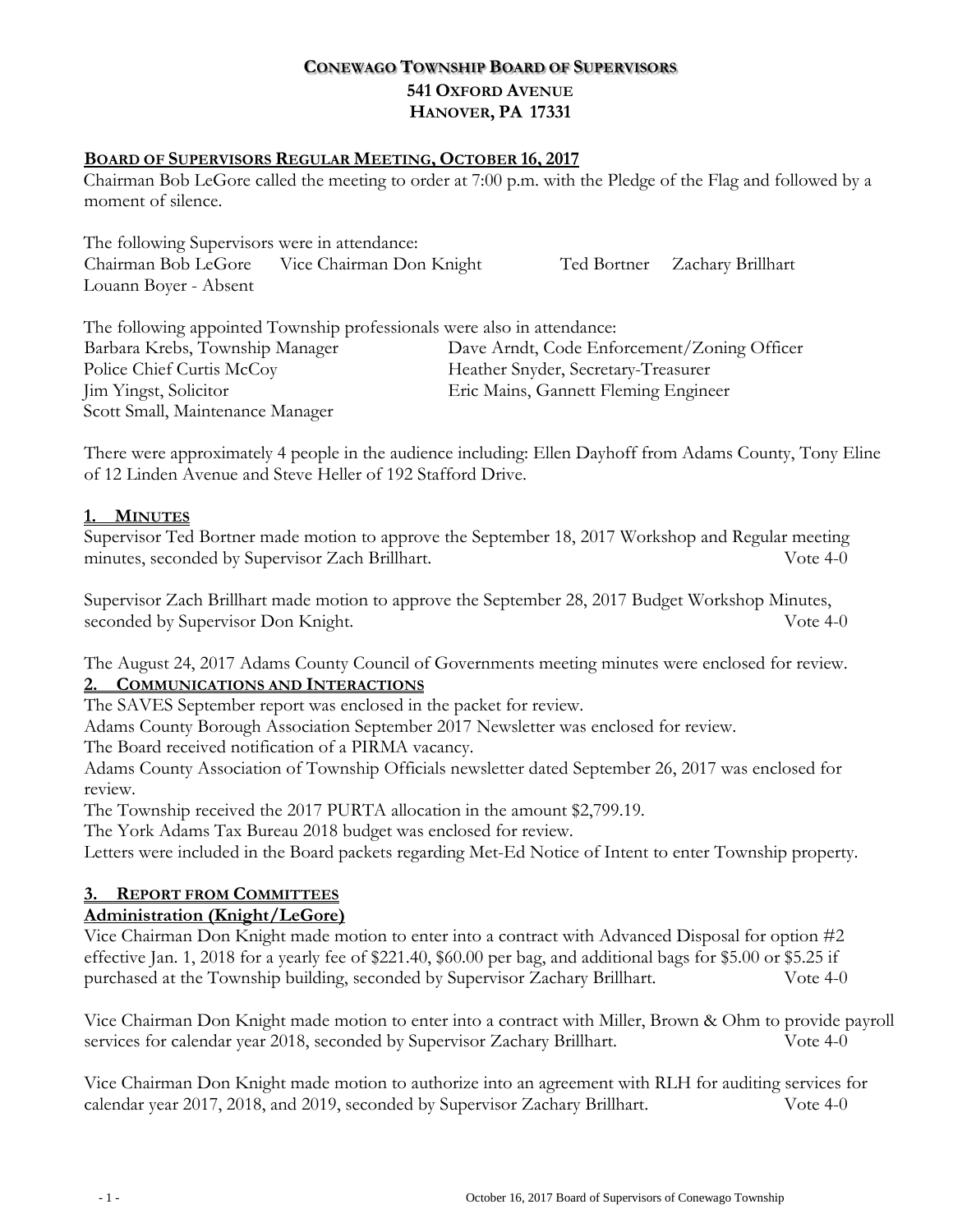## **Public Safety (LeGore /Bortner/Alternate Knight)**

Supervisor Ted Bortner made motion to authorize payment (#1) in the amount of \$26,761.50 to Davidson H. & C. Co., Inc., seconded by Vice Chairman Don Knight. Vote 4-0

Supervisor Ted Bortner made motion to authorize payment (#2) in the amount of \$25,042.00 to Davidson H. & C. Co., Inc., seconded by Vice Chairman Don Knight. Vote 4-0

Supervisor Ted Bortner made motion to authorize payment in the amount of \$61,862.53 to Dorgan & Zuck Building Contractors, seconded by Vice Chairman Don Knight. Vote 4-0

Supervisor Ted Bortner made motion to authorize payment in the amount of \$18,794.16 to Swam Electric, seconded by Vice Chairman Don Knight. Vote 4-0

Supervisor Ted Bortner made motion to authorize change order #1 Dorgan & Zuck for the Police Dept. expansion project in the amount of \$10,585.07 decreasing from \$195,075.00 to \$184,489.93, seconded by Vice Chairman Don Knight. Vote 4-0

Supervisor Ted Bortner made motion to authorize change order #1 Swam Electric in the amount of \$8,262.00 decreasing total cost from \$69,789.00 to \$61,527.00, seconded by Vice Chairman Don Knight. Vote 4-0

### **Recreation (Knight/Boyer)**

Discussion on amending the agreement with Conewago Valley Soccer Club utilizing the hanger to store their equipment at Plum Creek Community Park.

### **Agricultural Preservation (Brillhart)**

Discussion with Ellen Dayhoff from Adams County on the Ag Preservation Agreement with the Russell Williams property.

Supervisor Zachary Brillhart made motion to enter into an agreement for the sale and purchase on an agricultural conservation easement with the State and County Agricultural Preservation Boards, Conewago Township and Russell C. Williams for 103.50 of land as described on exhibit A attached to the agreement (Mount Pleasant Road) Township obligation is \$10,000.00, seconded by Supervisor Ted Bortner. Vote 4-0

## **Roads (Bortner/Knight)**

Supervisor Ted Bortner made motion to remove David Dillman off of probationary status effective November 1, 2017, seconded by Vice Chairman Don Knight. Vote 4-0

## **Pension**

Next meeting is scheduled for November 16, 2017 at 9:00 a.m. this is a public meeting.

## **Planning Commission (Brillhart)**

No meeting was held.

#### **Stormwater (Knight/Brillhart)**

A credit plan is in process and will soon be available for Board review.

#### **4. REPORT FROM SECRETARY-TREASURER**

Supervisor Zach Brillhart made motion to approve the Secretary/Treasurer's Report, seconded by Supervisor Ted Bortner. Vote 4-0

Supervisor Ted Bortner made motion to approve payment of the prepaid bills and all invoices noted on the Report for October 16, 2017, seconded by Vice Chairman Don Knight. Vote 4-0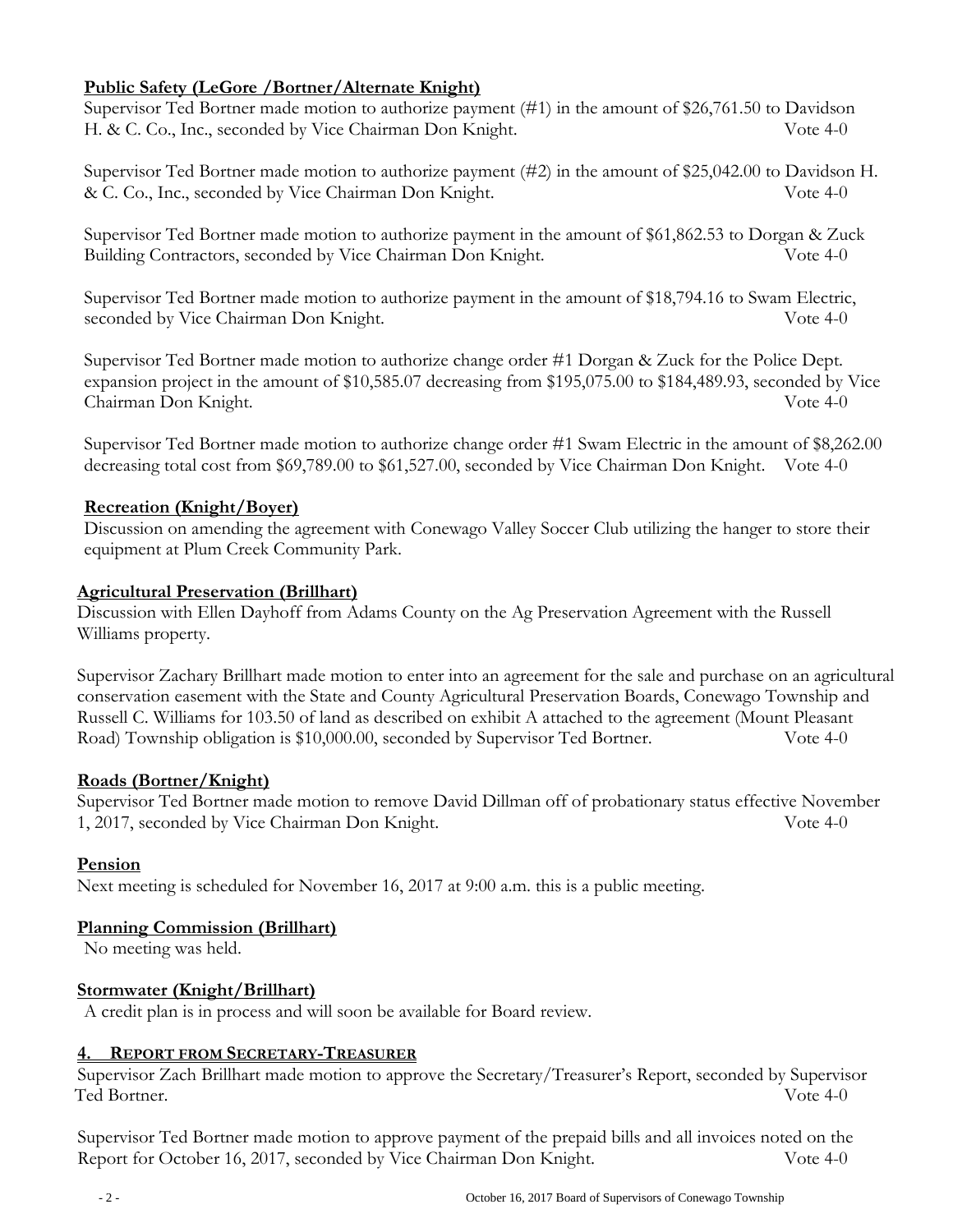### **5. PUBLIC COMMENT**

Nothing to report.

#### **6. REPORTS FROM SUPERVISORS**

Supervisor Ted Bortner advised the public to take note to the empty chair at the Board table, noting the Supervisor Louann Boyer was absent and has not made a budget workshop meeting. Supervisor Zach Brillhart advised attendance has been slim for the budget workshop meetings making it hard to work on the budget. Chairman Bob LeGore advised his schedule has not allowed for him to attend the budget workshop because of teaching, but has been in discussion with the Township Manager to keep updated with the progression.

Vice Chairman Don Knight had nothing to report.

#### **7. REPORTS FROM DEPARTMENTS**

#### **Police**

The Police Department September report was enclosed in the packet for review.

Trick-or-Treat is scheduled for October 24, 2017 from 6-8 p.m. in the Township.

The new 2017 Dodge Charger was ordered and should arrive as soon as all paperwork is processed.

Chief Curtis McCoy gave a Thank You to Ed Myers from Myers Meat Market, for the donation of paper bags for the evidence room.

Officer Kevin O'Brien to begin his new position as Detective/Police Officer on October 18, 2017.

The medicine take back program is scheduled for October 28, 2017 10:00 a.m. to 2:00 p.m. here at Conewago Township.

The building renovation/expansion project is coming along, recently went to a Federal surplus store to purchase some tables, chairs and cabinets at a much lower cost.

#### **Township Solicitor Yingst**

Solicitor Jim Yingst advised he worked on agreements with the Soccer Club and the agreement for Ag Preservation for the Russell Williams property, among many other legal matters.

#### **Township Manager**

Township Manager Barbara Krebs gave a review of her staff report.

Supervisor Ted Bortner made motion to ratify the purchase of the 2017 Dodge Charger, seconded by Supervisor Zacahary Brillhart. Vote 4-0

Supervisor Ted Bortner made motion to purchase the replacement furnace for the Police Department, seconded by Supervisor Zachary Brillhart. Vote 4-0

Supervisor Zachary Brillhart made motion to authorize the 2018 contract for cleaning services with ASJ, seconded by Supervisor Ted Bortner. Vice Chairman Don Knight abstained from the vote. Vote 3-0

Township Manager Barbara Krebs advised the Board she has been in contact with West Manheim Township regarding the swapping of equipment, we can use their chipper truck or salt brine with weather permitting.

#### **Township Engineer (Eric Mains, Gannett Flemming, Inc.)**

Engineer Eric Mains gave a review of his Engineer's Report for September.